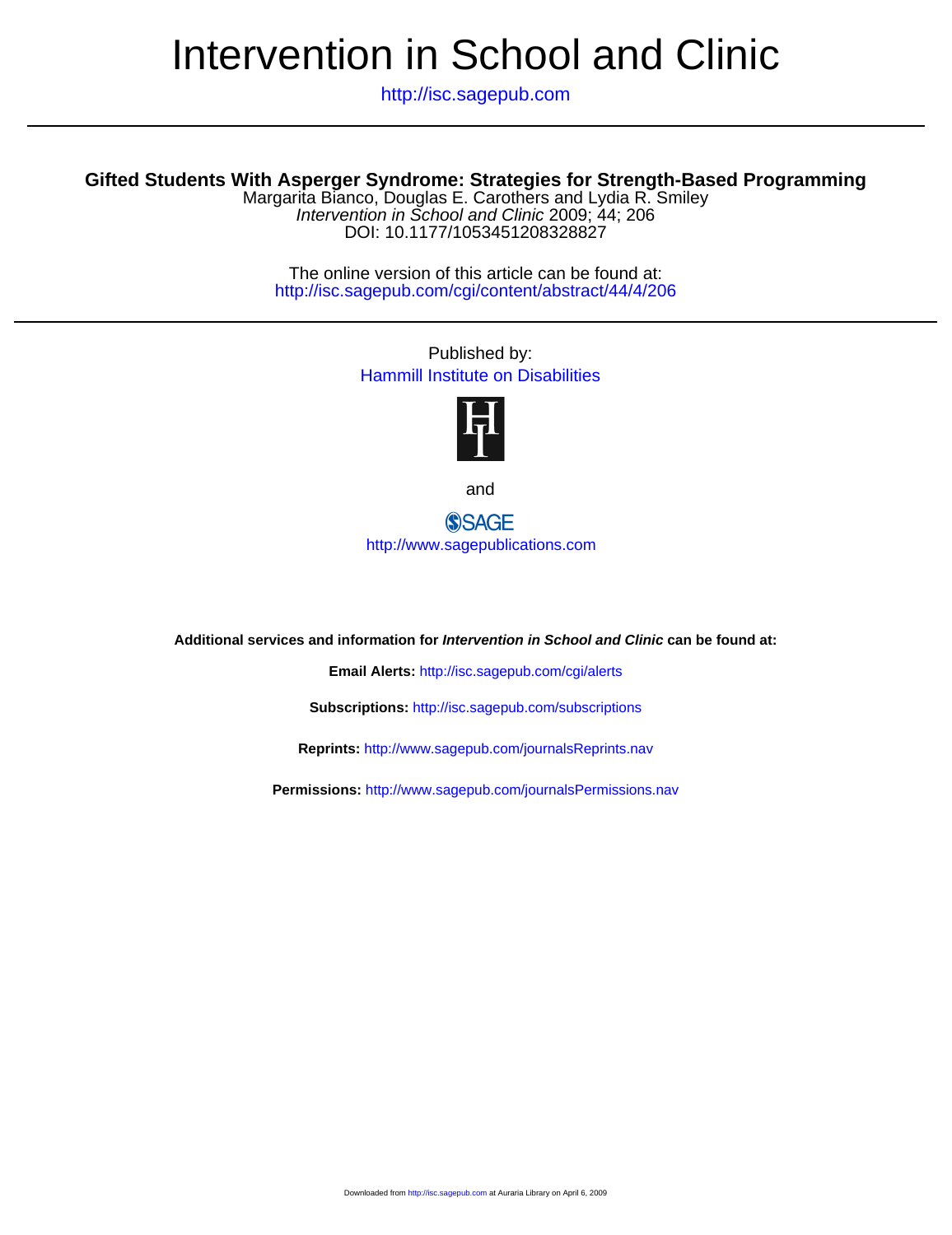# Gifted Students With Asperger Syndrome

# Strategies for Strength-Based Programming

**Margarita Bianco, Douglas E. Carothers, and Lydia R. Smiley**



*Gifted students with Asperger syndrome (AS) frequently exhibit behaviors that puzzle and challenge teachers and other professionals. They display many of the behaviors typically associated with AS and therefore receive educational interventions designed to address their deficit areas. Often lacking is strength-based programming—that is, educational planning with systematic attention to students' learning strengths, interests, gifts, and talents. If their strengths are not addressed, these students are at social, emotional, and academic risk. Gifted students with AS require dually differentiated instruction, including interventions that foster interests and strengths while providing strategies to compensate for areas of weakness. This article offers suggestions and resources for developing strengthbased programming for gifted students with Asperger syndrome.*

*Keywords: gifted students; autism; disabilities; special education; curriculum; general and special education; collaboration*

Daniel (a pseudonym) is a very bright, 9-year-old, fourth-grade student. Despite his intelligence, Daniel has a history of social, emotional, behavioral, and learning problems. He has had numerous evaluations and diagnoses, including dyslexia, clinical depression, obsessive-compulsive disorder, and most recently, Asperger syndrome (AS). Daniel's profile illustrates the intersection of giftedness and his disability.

Daniel has many strengths. He is highly verbal, has an extensive vocabulary, and is a visual learner. He is extremely knowledgeable in the areas of entomology, arachnology, and paleontology. He can spend many hours drawing insects, spiders, and dinosaurs, or watching documentaries on any of these subjects. Despite his reading disability and difficulties with fine motor skills, Daniel's fascination with his favorite subject motivated him to spend several weeks creating a 22-page illustrated book detailing what he observed in one of his videos on prehistoric arthropods. Daniel is a visual thinker with an incredible memory, particularly for facts related to his interests. Daniel enjoys time with adults and challenges them to test him by asking him anything about insects!

**Intervention in School and Clinic,** Volume 44 Number 4, March 2009 206-215 DOI: 10.1177/1053451208328827 • © 2009 Hammill Institute on Disabilities http://isc.sagepub.com hosted at http://online.sagepub.com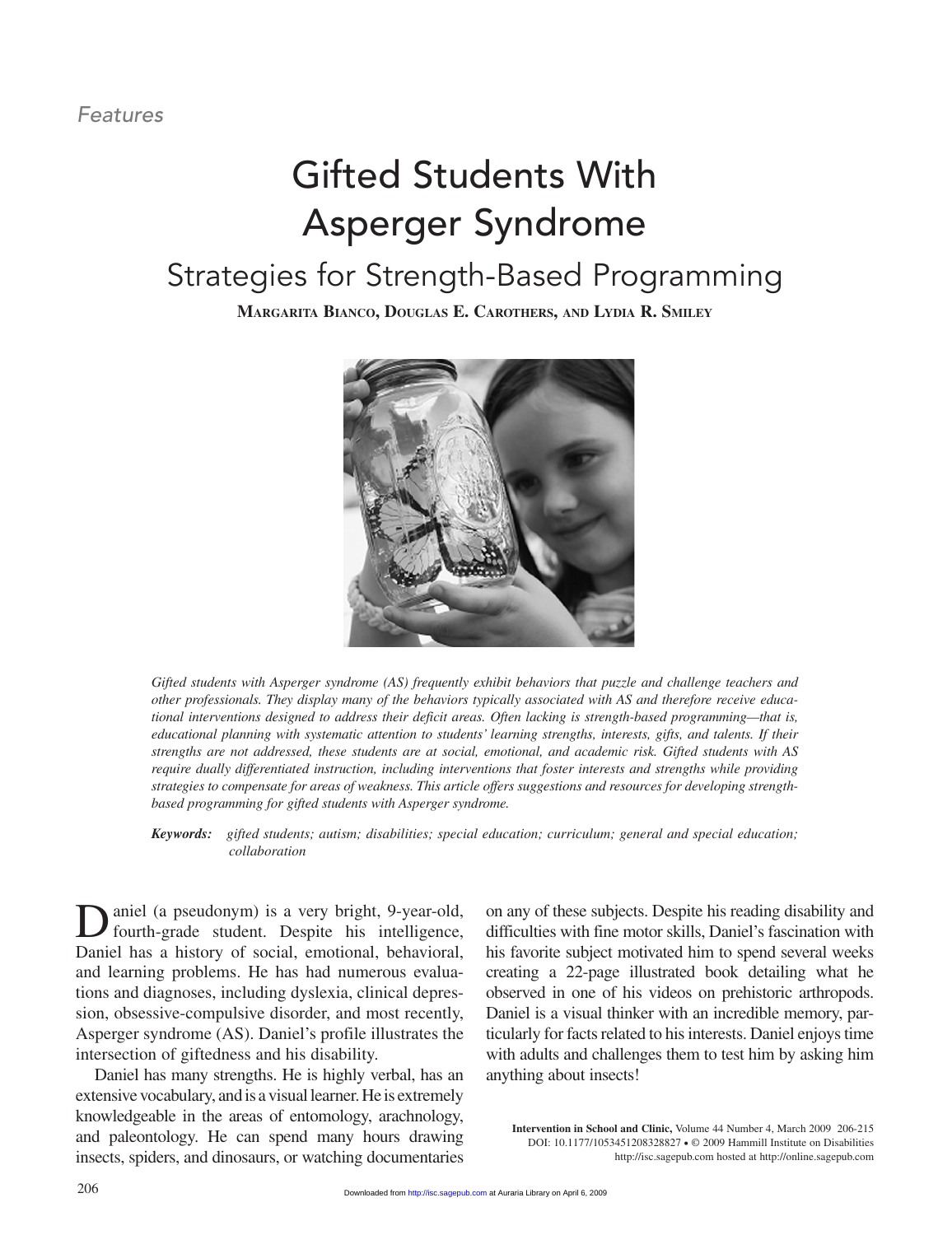Like many students with AS, Daniel has numerous problems. He has a narrow range of interests and is intolerant of change in routine. Daniel has difficulty regulating when and for how long it is appropriate to talk about his interest areas. When bored, frustrated, or overstimulated, Daniel is subject to meltdowns, which can include screaming, throwing objects, or becoming physically aggressive with peers or adults. Although he desperately wants to have friends, Daniel does not know how to have socially appropriate conversations or interactions with his peers. He spends much of his time alone.

He demonstrates traits of giftedness while displaying characteristic AS behaviors. Many characteristics often associated with giftedness are also present in students with AS (Neihart, 2000); however, there are distinctions. For example, many gifted students may become frustrated when bored; yet this is not likely to elicit a prolonged outburst. Unfortunately, many gifted students with disabilities (also referred to as twice-exceptional) are not identified as gifted or do not meet the criteria for a school's gifted services. Students like Daniel puzzle teachers who want to meet their students' needs but do not know how.

Individuals with AS have social interaction impairments, which include difficulty in understanding the rules of social behavior. In other words, they lack a general common sense and awareness of social standards (e.g., establishing eye contact, proximity to others, discerning what may be considered rude behavior, knowing how and when to take turns; Myles & Southwick, 1999). Students with AS also misinterpret verbal and nonverbal social cues, which causes conflicts in social settings. As a result of these and other behaviors, students with AS generally have difficulty establishing and maintaining friendships (Myles & Simpson, 2002). Gifted students with AS experience the same challenges.

Gifted students with AS need a dually differentiated curriculum (i.e., programming that considers the full range of students' abilities and limitations). Baum, Cooper, and Neu (2001) describe dual differentiation as "meeting the needs of students who exhibit two contradictory sets of learning characteristics by creating a balance between nurturing strengths and compensating for learning deficits" (p. 481). Unfortunately, for many twice-exceptional students, remediating deficits takes precedence over attending to students' gifts and talents (Baum, Owen, & Dixon, 2004; Winebrenner, 2003). This situation can be particularly frustrating and damaging for students who desperately need academic challenges and avenues to demonstrate their knowledge. Educational planning for gifted students with AS must include attention to students' interests and strengths, an essential aspect of planning for twice-exceptional students (Weinfeld, Barnes-Robinson, Jeweler, & Shevitz, 2005). Specific techniques are necessary for developing a strength-based curriculum for gifted students with AS.

# Educational Planning for a Continuum of Abilities

Educational planning for gifted students with AS requires thoughtful consideration to the duality of the students' needs by attending to the range of abilities, interests, and deficits. Strength-based instruction for gifted students with AS uses instructional methods commonly found in gifted and talented programs. Educational planning should provide a stimulating environment emphasizing high-level abstract thinking, creativity, and an authentic problem-solving approach. When using a strength-based approach, lessons and units of instruction are motivating, promote active inquiry, and include a variety of options for students to use their strengths to demonstrate knowledge. Strength-based instruction is designed around the student's interests and includes interdisciplinary thematic instruction, the use of mentors, authentic learning, authentic assessments, and strengthbased accommodations.

#### Identify the Passion and Use it

Teachers of gifted and talented students have long used their students' passions to create lessons, research projects, and entire interdisciplinary thematic units. One noted characteristic of individuals with AS is excessive isolated interest in a narrow area (Ghaziuddin & Mountain-Kimchi, 2004). For gifted students with AS, using their passions to develop interdisciplinary thematic units creates numerous opportunities to teach academic and social skills while simultaneously broadening the area of interest. Winter-Messiers (2007) discussed how students with AS desperately want teachers to incorporate their special interests into the curriculum. Furthermore, when students in the study engaged in their interest areas, researchers observed marked improvement in several areas, including social communication and fine motor skills.

Teachers are encouraged to work with their gifted student with AS and create a concept map detailing expanded areas of study around the student's interest. It may be helpful for the teacher to do some of the initial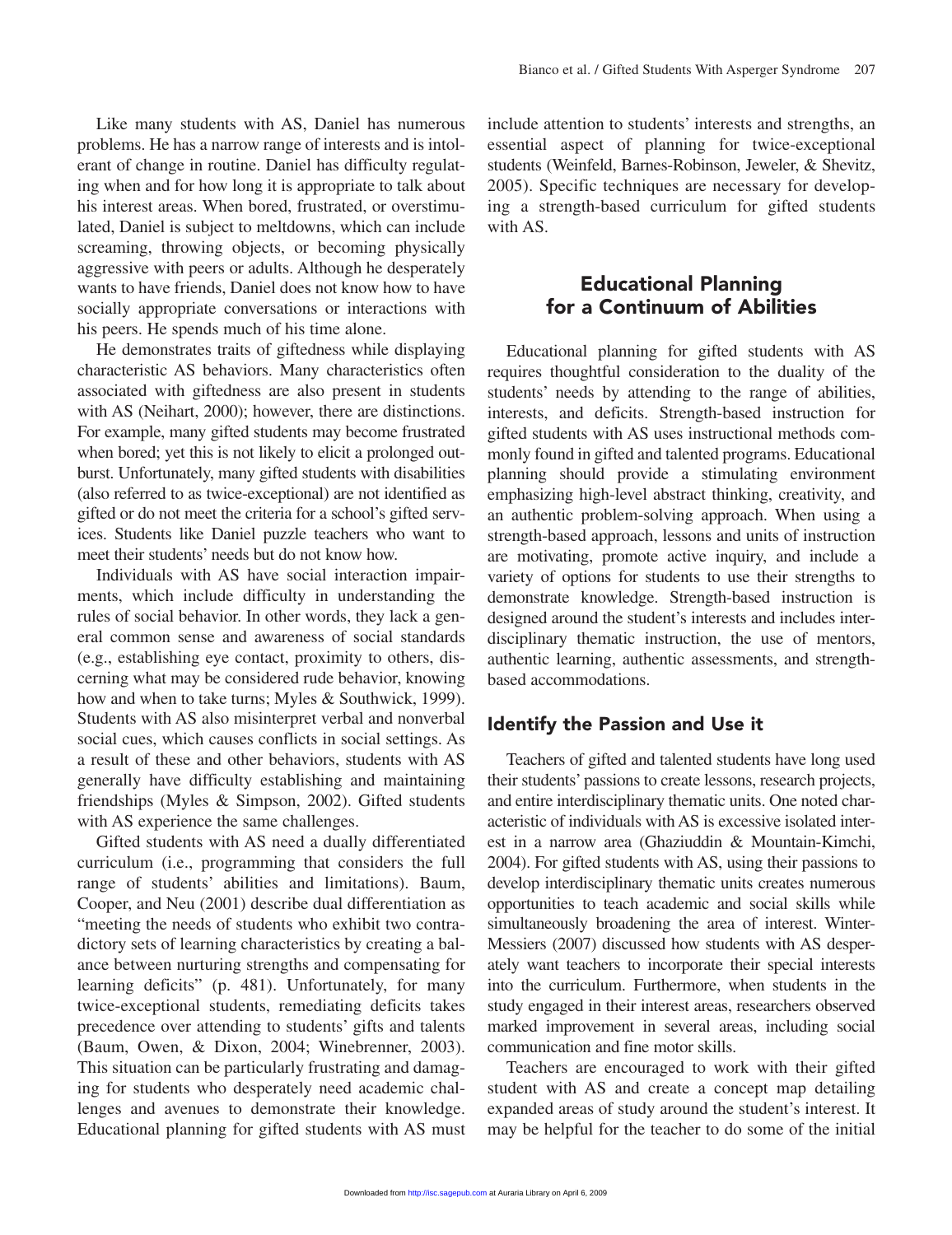

**Figure 1. Entomology concept map.**

brainstorming and research. For example, Daniel's passion for entomology can become a broader interdisciplinary thematic unit to include art, math, literature, history, and cultural studies (see Figure 1).

Once the concept map is complete, teachers can design lessons, create independent projects, and develop unit assessments based on the interests of their student with AS. Table 1 illustrates an example of Daniel's interdisciplinary thematic unit. It should be noted that many of the suggested activities require teacher guidance, supervision, and instructional scaffolding. Building an interdisciplinary unit can also trigger ideas for other resources, including how to use experts in the field as mentors.

#### Use of Mentors and Expert Professionals

Mentoring and the use of expert professionals is a critical component of gifted education. Mentoring has been described as a "reciprocal role relationship between a master and a novice. Each accepts the other as a worthy and capable person" (Colemen & Cross, 2001, p. 325). The benefits of mentoring programs for gifted learners with and without disabilities have been well documented (Purcell, Renzulli, McCoach, & Spottiswoode, 2001; Siegle & McCoach, 2005). For gifted students with disabilities, mentoring offers opportunities to focus on areas of strength and interest while building self-confidence and exploring potential career paths (Shevitz, Weinfeld, Jeweler, & Barnes-Robinson, 2003).

Telementoring, or mentoring via the Internet, offers gifted students with AS limitless opportunities to have contact with experts anywhere in the world. This form of mentoring can be through nationally established mentor programs, such as the International Telementor Program, or a more informal arrangement such as e-mail contact (Siegle, 2003) with, for example, a local museum curator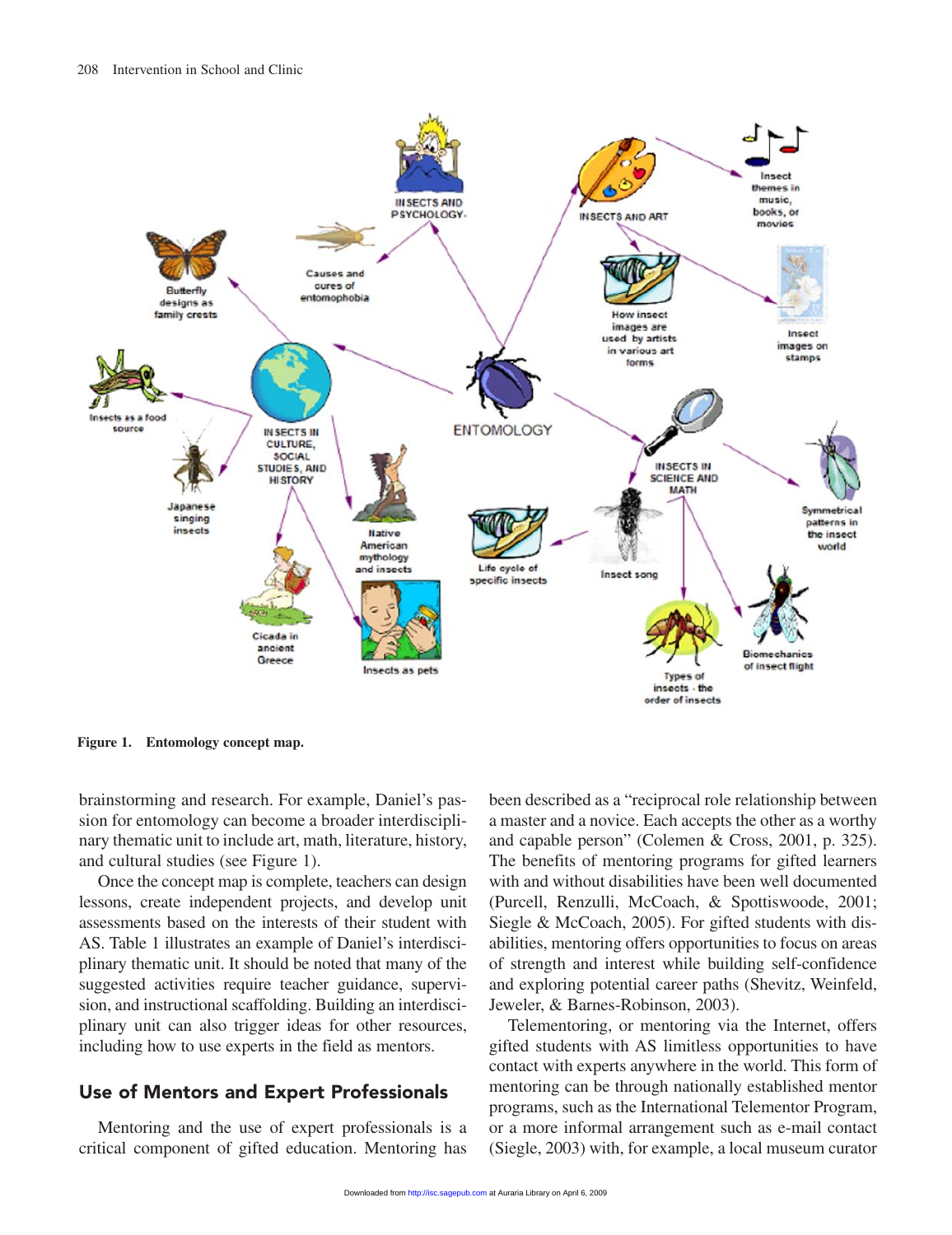|                                        | Language Arts                                                                                                                                                                                                                                                                                                                                                                              | Social Studies                                                                                                                                                                                                                                                                                                                                                                                                                | Math/Science                                                                                                                                                                                                                                                                                                                                                                                                                                                                                                               |
|----------------------------------------|--------------------------------------------------------------------------------------------------------------------------------------------------------------------------------------------------------------------------------------------------------------------------------------------------------------------------------------------------------------------------------------------|-------------------------------------------------------------------------------------------------------------------------------------------------------------------------------------------------------------------------------------------------------------------------------------------------------------------------------------------------------------------------------------------------------------------------------|----------------------------------------------------------------------------------------------------------------------------------------------------------------------------------------------------------------------------------------------------------------------------------------------------------------------------------------------------------------------------------------------------------------------------------------------------------------------------------------------------------------------------|
| Verbal-Linguistic                      | Research entomophobia (fear of<br>$\bullet$<br>insects) and how insects affect us<br>psychologically<br>http://www.scienceinafrica.<br>$\bullet$<br>co.za/2003/october/insects.htm<br>Develop a myth busters PowerPoint<br>presentation or video<br>• Create an alphabetical list of all the<br>insects you can name<br>Insect Haiku - Pick your favorite<br>insect and write a Haiku poem | After reading http://www.<br>٠<br>insects.org/ced4/<br>mythology.html, ask the<br>librarian to help you find<br>books on myths and legends<br>from various cultures<br>Use a Venn diagram to<br>$\bullet$<br>compare and contrast two<br>legends that use insects in<br>their story<br>Create your own legend with<br>$\bullet$<br>an insect as the main<br>character.                                                        | Research the biomechanics of<br>$\bullet$<br>insect flight, http://www.<br>nurseminerva.co.uk/<br>adapt/insect.htm<br>Create a poster display of what you<br>$\bullet$<br>have learned (drawings, sketches,<br>clip art, etc.); pick one (or more)<br>classmates and discuss your<br>findings<br>Research the vocabulary describing<br>$\bullet$<br>insect song (e.g., crepitation,<br>stridulation), http://www.<br>musicofnature.com/songsofinsects/<br>iframes/tutorial.html                                            |
| Logical-Mathematical                   | Develop a survey to find out how<br>$\bullet$<br>insects affect your peers, what fears<br>they have, and why; summarize your<br>results in the form of a bar graph or<br>other visual representation of your<br>findings                                                                                                                                                                   | Research how insects are<br>used on stamps from different<br>parts of the world, http://www.<br>insects.org/class/stamps/<br>index.html<br>Create a visual display of<br>$\bullet$<br>these stamps and identify<br>which countries use them on<br>a map<br>Create your own insect stamp<br>and identify which country<br>should use this and why                                                                              | After researching and exploring<br>symmetrical patterns in the insect<br>world, http://insects.org/<br>searchpro/?q=symmetry, design and<br>create your own butterfly, http://<br>insects.org/class/patterns/<br>index.html<br>Name this butterfly and provide<br>$\bullet$<br>details such as where it will be<br>found, life-span, and migration<br>patterns<br>Research insect songs and<br>$\bullet$<br>categorize by insect family, http://<br>www.musicofnature.com/<br>songsofinsects/iframes/OLG_<br>families.html |
| <b>Visual-Spatial</b>                  | Investigate how insect images are<br>$\bullet$<br>used by artists in various art forms<br>Using a Venn diagram, compare and<br>contrast two of E.A. Seguy's pieces -<br>then create your own using his style                                                                                                                                                                               | Research insects as pets and<br>list all the materials you would<br>need to build a small cage<br>and keep an insect as a pet,<br>http://www.musicofnature.com/<br>songsofinsects/pets.html                                                                                                                                                                                                                                   | Compare and contrast how two insects<br>from different orders are similar and<br>different; use a Venn diagram to<br>illustrate your findings.<br>Compare and contrast the work of E.A.<br>Seguy and M.C. Escher                                                                                                                                                                                                                                                                                                           |
| Musical-Rhythmic<br>Bodily-Kinesthetic | Listen to "The Flight of the<br>$\bullet$<br>Bumblebee" by Rimsky-Korsakov;<br>write a story to accompany this<br>piece of music<br>Think of an insect and play any<br>instrument to represent how this<br>insect moves<br>Choreograph a dance for "The Flight .                                                                                                                           | After reading about singing<br>insects in America create a<br>map and identify where the<br>singing insects are found,<br>http://www.musicofnature.<br>com/songsofinsects/iframes/<br>OLG_families.html<br>Research how various                                                                                                                                                                                               | Research the song of insects, http://<br>$\bullet$<br>www.musicofnature.com/<br>songsofinsects/index.html<br>Record some of your favorite insect<br>$\bullet$<br>songs and play for your friends (see<br>if they can guess which insect song<br>you are playing)<br>• Create a 3-D display to illustrate                                                                                                                                                                                                                   |
| Naturalistic                           | of the Bumblebee.<br>Create a poster to illustrate the order $\bullet$<br>$\bullet$<br>of insects<br>http://insects.org/entophiles/<br>list.html                                                                                                                                                                                                                                           | cultures use dance to<br>celebrate insects<br>Find a tasty insect recipe and<br>share your treats with your<br>friends, http://www.ent.iastate<br>.edu/misc/insectsasfood.html<br>Investigate how insects are<br>used as a food source<br>throughout the world; draw a<br>world map and identify which<br>insects are used as a food<br>source and where, http://www<br>.uky.edu/Ag/Entomology/<br>ythfacts/bugfood/yf813.htm | the biomechanics of insect flight;<br>explain your display to your friends.<br>Create a model demonstrating how<br>$\bullet$<br>an insect makes sound, http://www.<br>musicofnature.com/songsofinsects/<br>singinginsects.html                                                                                                                                                                                                                                                                                             |

**Table 1 Daniel's Entomology Interdisciplinary Thematic Unit**

*(continued)*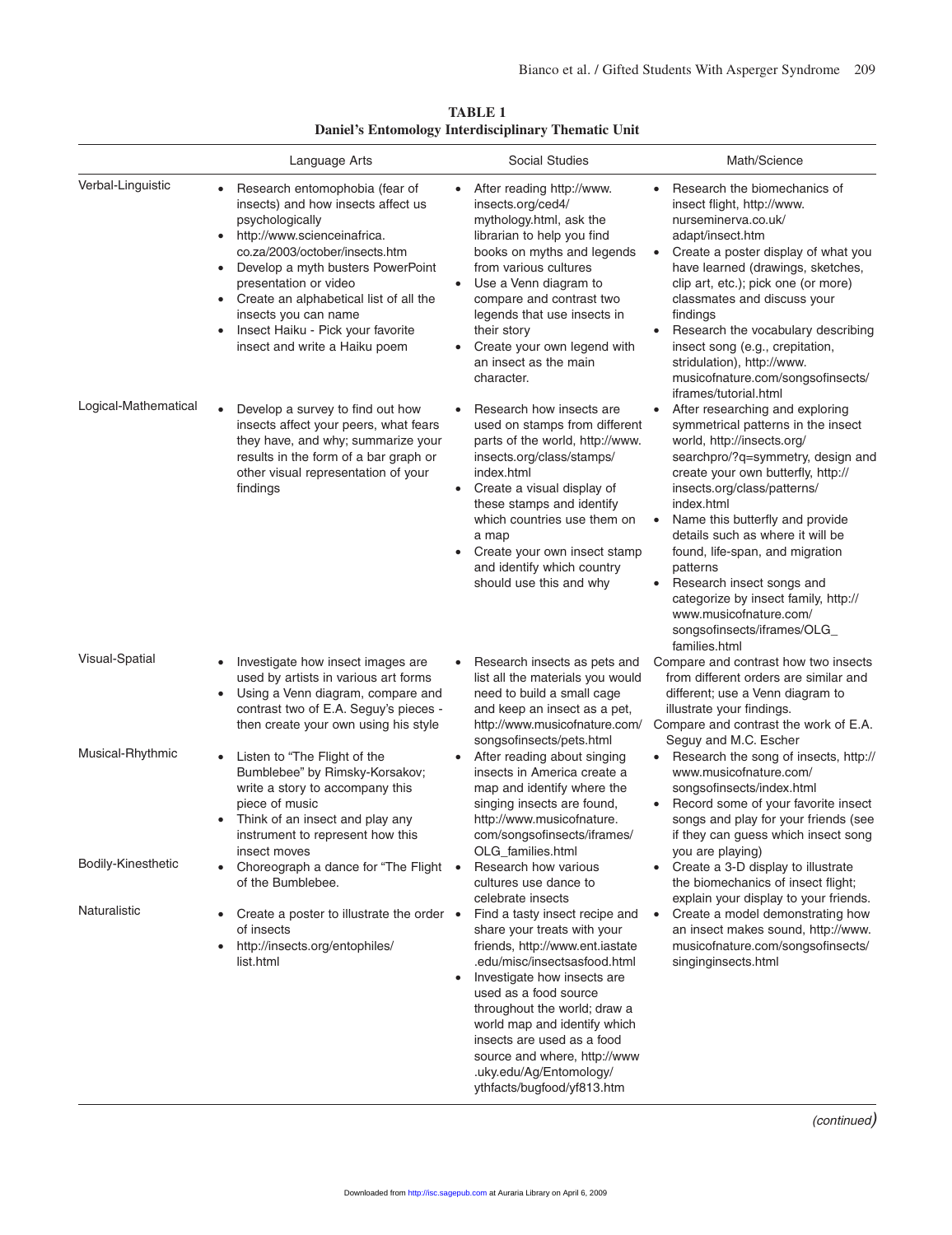|               | Language Arts                                                                                                                          | <b>Social Studies</b>                                                                                                                    | Math/Science                                                                                                                                                                   |
|---------------|----------------------------------------------------------------------------------------------------------------------------------------|------------------------------------------------------------------------------------------------------------------------------------------|--------------------------------------------------------------------------------------------------------------------------------------------------------------------------------|
| Interpersonal | • Create a board game about the life<br>cycle of an insect of your choice;<br>teach a friend how to play the<br>game - then play!      | Work with a friend and find an<br>$\bullet$<br>insect recipe to cook together,<br>http://www.ent.iastate.edu/<br>misc/insectsasfood.html | Invite a friend to help you<br>photograph (or draw) insects in and<br>around the school or neighborhood;<br>together, create an illustrated book<br>for your classroom library |
| Intrapersonal | What insect would you like to be and •<br>$\bullet$<br>why? Keep a journal for one week<br>and write about your life as that<br>insect | Imagine you are an<br>entomologist from a country<br>of your choice; write a story<br>about a day in your life                           | Make a list of all the things you<br>have learned in this unit and all<br>the things you still have questions<br>about                                                         |

**Table 1 (continued)**

or a nationally recognized photojournalist. Whether formal or informal, finding a mentor for your gifted student with AS offers many educational, social, and emotional benefits. In addition, working with a mentor creates opportunities for integrating truly authentic learning experiences in the overall educational plan.

#### Incorporate Authentic Assessment and Authentic Learning: Solving Real Problems

Authentic assessment aims to evaluate students' abilities in authentic, real-world contexts. Students are asked to use analytical skills and demonstrate concepts they have learned by engaging in any number of activities. For example, students with AS could demonstrate their learning by conducting and interpreting research in their area of interest and solving real-world problems. Because authentic assessment is based on performance and students are asked to demonstrate their knowledge and skills in a variety of ways, this method of assessment lends itself well to using students' strengths, an ideal alternative to traditional assessment for gifted students with AS.

Authentic learning allows students to investigate reallife problems that target a real audience in the student's area of interest (Renzulli, Gentry, & Reis, 2004). Reallife problems become an avenue for students to explore the skills and products used by professionals in the field and the "vehicle through which everything from basic skills to advanced content and processes come together in the form of student-developed products and services" (Renzulli et al., 2004, p. 74). Authentic learning has been used successfully with many twice-exceptional students (Baum et al., 2001).

What might authentic learning look like for a gifted student with AS? In Daniel's case, authentic learning experiences could be created around his interest and knowledge in arachnology. Daniel knows that many young children fear spiders because of misinformation. Along with his mentor and teachers, Daniel could create a survey to learn what his peers know and do not know about spiders, what they would like to know, and what specific fears they have. Using his survey data, Daniel could research and develop a presentation to clarify misconceptions, allay fears, and then share this information with his peers in the form of a visual presentation. This real-world project becomes an avenue for research, learning, and authentic assessment.

### Strength-Based Accommodations to Access and Demonstrate Learning

Strength-based accommodations are instructional strategies that provide students with access to the curriculum based on students' interests and learning strengths (Colorado Department of Education, 2005). Strengthbased accommodations place emphasis on students' learning profiles and take their readiness and interests into consideration. For example, curriculum compacting, a method commonly used with gifted students, is an instructional technique in which teachers conduct preassessments to determine students' knowledge and skill development in a content area prior to instruction to determine what the student already knows and can do (Robinson, Shore, & Enersen, 2007). The teacher can then provide instruction and curricula adaptation that meets the student's individual needs. In other words, students who have already mastered particular skills or concepts within an instructional unit are provided supports to move forward and learn something new and different.

Another example of strength-based accommodations would include creating instructional plans with multioption assignments that allow students to use their strengths, without interference of their disability, to access learning and demonstrate knowledge. For example, many students with AS tend to be visual thinkers and learners (Neihart, 2000); knowing that some students think in concrete, literal representations can help teachers design strength-based accommodations to access learning by using this strength. The use of diagrams, graphs, concept maps, timelines, outlines, and photographs can help these learners access the information they need. Likewise,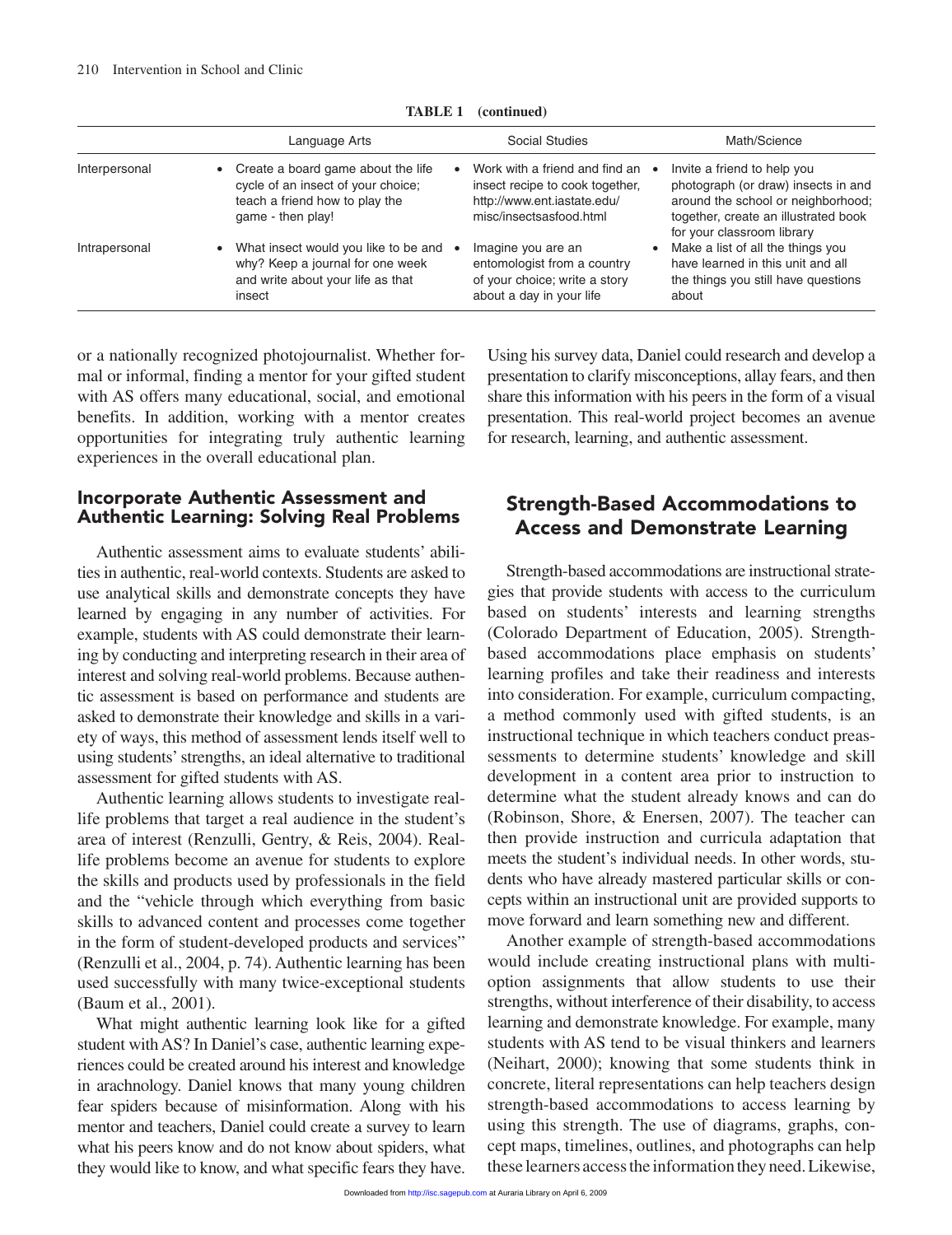#### **Table 2**

#### **Assistive Technology and Software Resources for Gifted Students With Asperger Syndrome**

Hoagies Gifted Education Page (http://www.hoagiesgifted.org/software.htm). Software favorites.

CAST Universal Design for Learning (http://www.cast.org/ http://lessonbuilder.cast.org/). Many resources including the lesson builder, a great Web site for teachers to learn about and apply principles of Universal Design for Learning.

Inspiration® and KidspirationTM software (http://www.inspiration.com/home.cfm). Software to help students visualize, think, organize, and learn using their visual strengths. Students and teachers can use this software to create graphic organizers and various templates for all content areas.

TimeLiner Deluxe (http://www.autismcoach.com/Timeliner\_Deluxe.htm). Software for visual learners helps students and teachers create timelines and depict events with pictures and video clips.

Mind Reading (http://www.autismcoach.com/Mind%20Reading.htm). Teaches social skills by helping students recognize facial expressions and emotions in others.

Junior CAD and BoxIT (http://www.autismcoach.com/junior\_cad\_and\_boxit.htm). Designed to give students a taste of 3D shape manipulation in design work.

Picture It (http://www.slatersoftware.com/pit.html). Picture Assisted Literacy.

Dragon Naturally Speaking (http://www.digitalriver.com/v2.0-img/operations/scansoft/site/367062/367062\_dns-talk.html). This software turns speech into text.

Story Grammar Marker® Kit (http://mindwingconcepts.com/products.asp). Icon-based developmental writing maps that connect language to literacy and fosters modeling and guided practice.

students can demonstrate what they have learned using their visual strengths. Rather than taking a test or orally presenting a book response, gifted students with AS should be offered a choice of visually based assignments to demonstrate their knowledge (e.g., create a photo essay, design a multimedia presentation, develop illustrations, or construct a semantic map). There are many software programs and assistive technology devices that can help gifted students with AS use their visual strength for learning (see Table 2 for a resource list and Web sites that offer detailed information).

How could Daniel's strength in visual memory be used to create strength-based strategies to learn social skills? Typical of students with AS, Daniel has significant deficits in social skills. He has a difficult time working in unstructured group settings and does not know how to interact with his peers on the playground. Armed with a digital camera, Daniel could photograph his peers working in cooperative learning groups, talking to each other, sharing materials, or playing on the playground. Daniel can use these photographs as a visual reference of appropriate interactions. With the help of his teacher, Daniel could organize his photos into categories and create a digital photostory with captions and text. Similarly, Daniel's teachers or classmates could photograph him behaving appropriately in those situations. The photographs could become part of Daniel's visual cue system to serve as a reminder of what socially appropriate interactions look like. Additionally, the photographs should be used to create personalized social stories, comic strip conversations, and visual schedules. For example, the photographs of Daniel's peers working together in a group could be used, along with written words, to create

a social story (Gray, 1993) to improve his understanding of cooperative learning and to teach him specific behaviors to use when interacting with others in a group.

Developing strength-based educational programs for gifted students with AS requires thoughtful planning and collaboration with families and other professionals. For example, gifted students with AS, like many twice-exceptional, often pursue their interests and demonstrate their leadership outside of school. Parents would be keenly aware of their child's strengths, interests, and needs. Furthermore, collaboration between educators is important, because despite the fact that a student like Daniel may be educated exclusively in the general education classroom, other individuals such as special education teachers may have specialized knowledge regarding instruction in social skills and differentiating instruction that will be of benefit to both Daniel and his teacher. The gifted education specialist will have expert knowledge on how to identify students' strengths and nurture their creativity and interests. Finally, expert mentors should be brought into the process so that they can share their knowledge of the student's interests and provide ideas for how these interests may be addressed in the classroom through authentic learning experiences.

Planning begins with a focus on the student's strengths and interests. Special education and general education teachers are encouraged to start the process by collaborating with the student, his or her family, the school's gifted and talented coordinator, and possibly the student's mentor to address a series of questions. The following questions are a good place to start: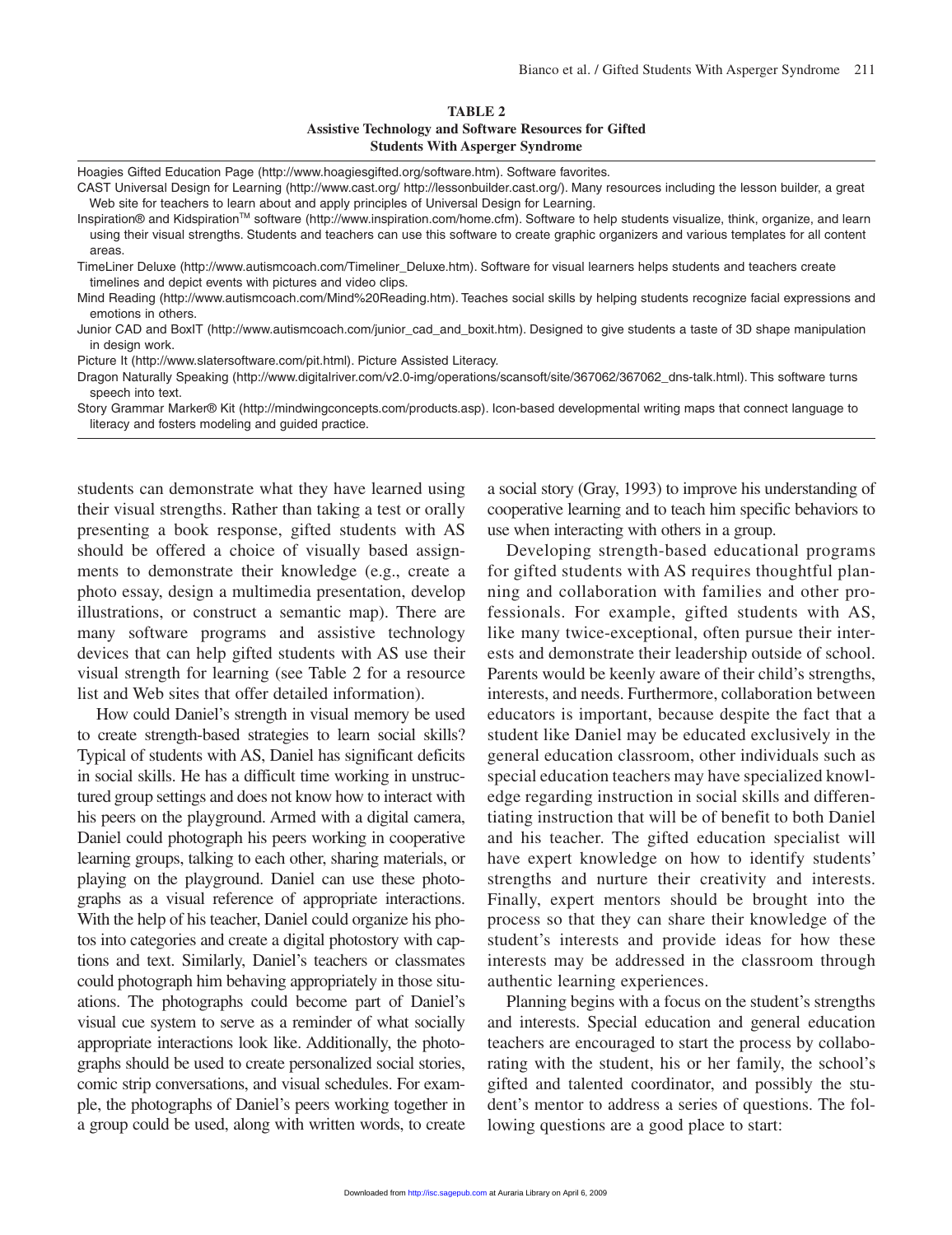|                                                                             | Grade:_____________ |  |  |  |
|-----------------------------------------------------------------------------|---------------------|--|--|--|
| Team members:                                                               |                     |  |  |  |
| Student's learning strengths:                                               |                     |  |  |  |
| Interests and passions:                                                     |                     |  |  |  |
| Deficits:                                                                   |                     |  |  |  |
| Student's strengths to teach academic and social skills:                    |                     |  |  |  |
| Authentic assessment:                                                       |                     |  |  |  |
| Authentic learning experience(s):                                           |                     |  |  |  |
| Central theme for interdisciplinary thematic unit:                          |                     |  |  |  |
| Resources (print, film, audio, internet, community based, etc.):            |                     |  |  |  |
| Experts in the field and potential mentor (international, national, local): |                     |  |  |  |
| Strength/interest-based accommodations:                                     |                     |  |  |  |

**Figure 2. Strength-based strategies plan.**

- 1. What are \_\_\_\_\_\_'s interests and passions?
- 2. What are  $\frac{1}{\sqrt{2}}$  is learning strengths?
- 3. How can I use his or her strengths to teach academic and social skills?
- 4. What are some real-life problems in \_\_\_\_\_'s interest area that my student can explore?
	- What might authentic learning and authentic assessment look like for this student?
- 5. How can I teach and challenge my student in ways that are not affected by his or her disability?
- 6. How can I build an interdisciplinary thematic unit around his or her interests and learning strengths?
- 7. What resources (print, film, audio, Internet, community based, etc.) can we access?
- 8. Who are the local, national, and international experts to contact as potential mentors?

Once these questions have been addressed, the team can complete the strength-based strategies plan (see Figure 2) and begin developing a program for their gifted student with AS that focuses on the student's interests and strengths.

Daniel may represent some gifted students with AS; however, many students may experience other problems as a result of the characteristics often associated with AS. As Myles and Simpson (2001, 2002) point out, although the *Diagnostic and Statistical Manual of Mental Disorders*  (4th Edition, Text Revision; American Psychiatric Association, 2000) guides the diagnostic process for AS and provides a general understanding of the disorder that teachers and other school professionals need to understand, the school-related behaviors of AS are not specifically addressed in the diagnostic criteria. Furthermore, the coexistence of giftedness with AS presents its own unique challenges for students. Table 3 outlines other behaviors not addressed here, provides references for more information, and suggests strength-based strategies to explore.

#### Conclusion

Gifted students with AS need and deserve educational planning that focuses on their strengths and interests.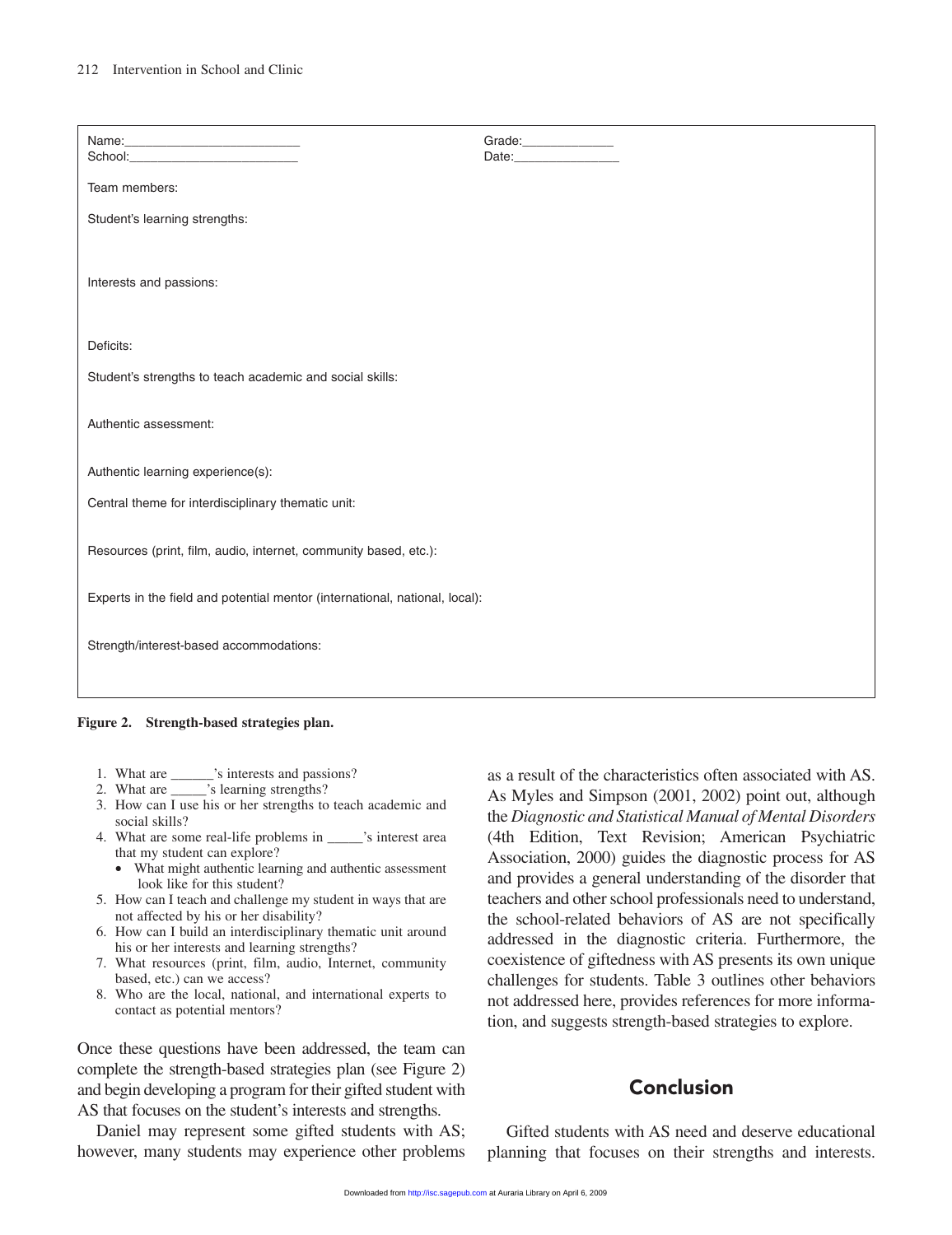#### **Table 3 Problems Experienced by Gifted Students With Asperger Syndrome and Strength-Based Strategies**

| Problems                                                                                                                                                                                                     | <b>Print Resources</b>                                                                                                                                                                                                                                                                                                                                                                                                                                                                                                                                                          | Strength-Based Strategies and<br>Accommodations to Explore                                                                                                                                                                                                                                                                                                                                                                                                                                                                                                                                                                                                                                                                                                                                                                                                                                                                                                                                                                                                                                                                                         |
|--------------------------------------------------------------------------------------------------------------------------------------------------------------------------------------------------------------|---------------------------------------------------------------------------------------------------------------------------------------------------------------------------------------------------------------------------------------------------------------------------------------------------------------------------------------------------------------------------------------------------------------------------------------------------------------------------------------------------------------------------------------------------------------------------------|----------------------------------------------------------------------------------------------------------------------------------------------------------------------------------------------------------------------------------------------------------------------------------------------------------------------------------------------------------------------------------------------------------------------------------------------------------------------------------------------------------------------------------------------------------------------------------------------------------------------------------------------------------------------------------------------------------------------------------------------------------------------------------------------------------------------------------------------------------------------------------------------------------------------------------------------------------------------------------------------------------------------------------------------------------------------------------------------------------------------------------------------------|
| Communication: Refers to impairments in<br>pragmatic language skills such as taking turns,<br>selecting topics appropriate to the<br>conversational partner, and initiating and<br>terminating conversations | Koegel, R. L. (2007). Social<br>$\bullet$<br>development in individuals with high<br>functioning autism and Asperger<br>disorder. Research and Practice for<br>Persons with Severe Disabilities, 32,<br>140-141.<br>Moore, S. T. (2002). Asperger<br>$\bullet$<br>syndrome and the elementary school<br>experience: Practical solutions for<br>academic and social difficulties. Shawnee<br>Mission, KS: Autism Asperger Publishing.                                                                                                                                            | Use visual strength and create (or have<br>$\bullet$<br>student create) a photo essay or video,<br>along with narrative descriptions of<br>students engaged in social interactions<br>(e.g., taking turns, sharing, playing<br>games).<br>With teacher supervision and<br>quidance, have the student<br>create his or her own Social Stories™<br>and Comic Book Conversations™ with<br>photos taken of classmates. With<br>supervision, the student can write and<br>direct peers in a short (3–5 min.) play<br>using these social stories.<br>Student can pick short clips from favorite<br>movies (that include conversations),<br>transcribe the dialogue, and ask a friend<br>to help re-enact those scenes. Teacher<br>can create a visual representation of the<br>conversation (e.g., a matrix identifying<br>aspects of the conversation) and<br>facilitate learning by helping student<br>recognize the reciprocity in the<br>conversation (e.g., initiating and<br>terminating the conversation, turn<br>taking).<br>Offer student opportunities to<br>participate in structured (and timed)<br>speech and debate on topics of interest. |
| Central coherence: Refers to the ability to<br>attend to details as well as the whole                                                                                                                        | Winner, M. (2002). Assessment of social<br>skills for students with Asperger<br>syndrome and high-functioning autism.<br>Assessment for Effective Intervention, 27,<br>73-80.                                                                                                                                                                                                                                                                                                                                                                                                   | To limit confusion, provide written or<br>٠<br>other visually based directions for<br>assignments, projects, or expectations.<br>Demonstrate relationships of part to<br>$\bullet$<br>whole using graphic organizers.<br>Create a visually based conceptual<br>$\bullet$<br>framework or overview of content mate-<br>rial to help students conceptualize the part<br>to whole relationships.<br>Emphasize mastery of concepts and<br>minimize attention to unimportant detail<br>and drill and practice.<br>Provide opportunities for real-world<br>investigations and experiences to<br>expand restricted interest area and help<br>make connections to skills,<br>concepts, and career exploration.                                                                                                                                                                                                                                                                                                                                                                                                                                             |
| Executive functioning: Refers to problems with<br>prioritizing, planning, shifting attention, and<br>using working memory, among other cognitive<br>functions                                                | Myles, B. S., Ferguson, H., & Hagiwara, T.<br>$\bullet$<br>(2007). Using a personal digital assistant<br>to improve the recording of homework<br>assignments by an adolescent with<br>Asperger syndrome. Focus on Autism and<br>Other Developmental Disabilities, 22(2),<br>96-99.<br>Verte, S., Geurts, H. M., Roeyers, H.<br>$\bullet$<br>Oosterlaan, J., & Seargeant, J. A. (2006).<br>Executive functioning in children with an<br>autism spectrum disorder: Can we<br>differentiate within the spectrum. Journal<br>of Autism and Developmental Disorders,<br>36, 351-372. | Teach students how to use a<br>personal digital assistant for<br>remembering homework assignments<br>and general time management.<br>Provide training in cognitive behavior<br>٠<br>modification, enabling the student to self-<br>monitor, self-evaluate, and self-reinforce<br>for the performance of desired tasks or<br>nonperformance of undesired tasks.<br>Provide attribution retraining to assist<br>the student in perceiving himself or<br>herself as making and following through<br>with appropriate decisions and reinforce<br>verbal self-regulation.                                                                                                                                                                                                                                                                                                                                                                                                                                                                                                                                                                               |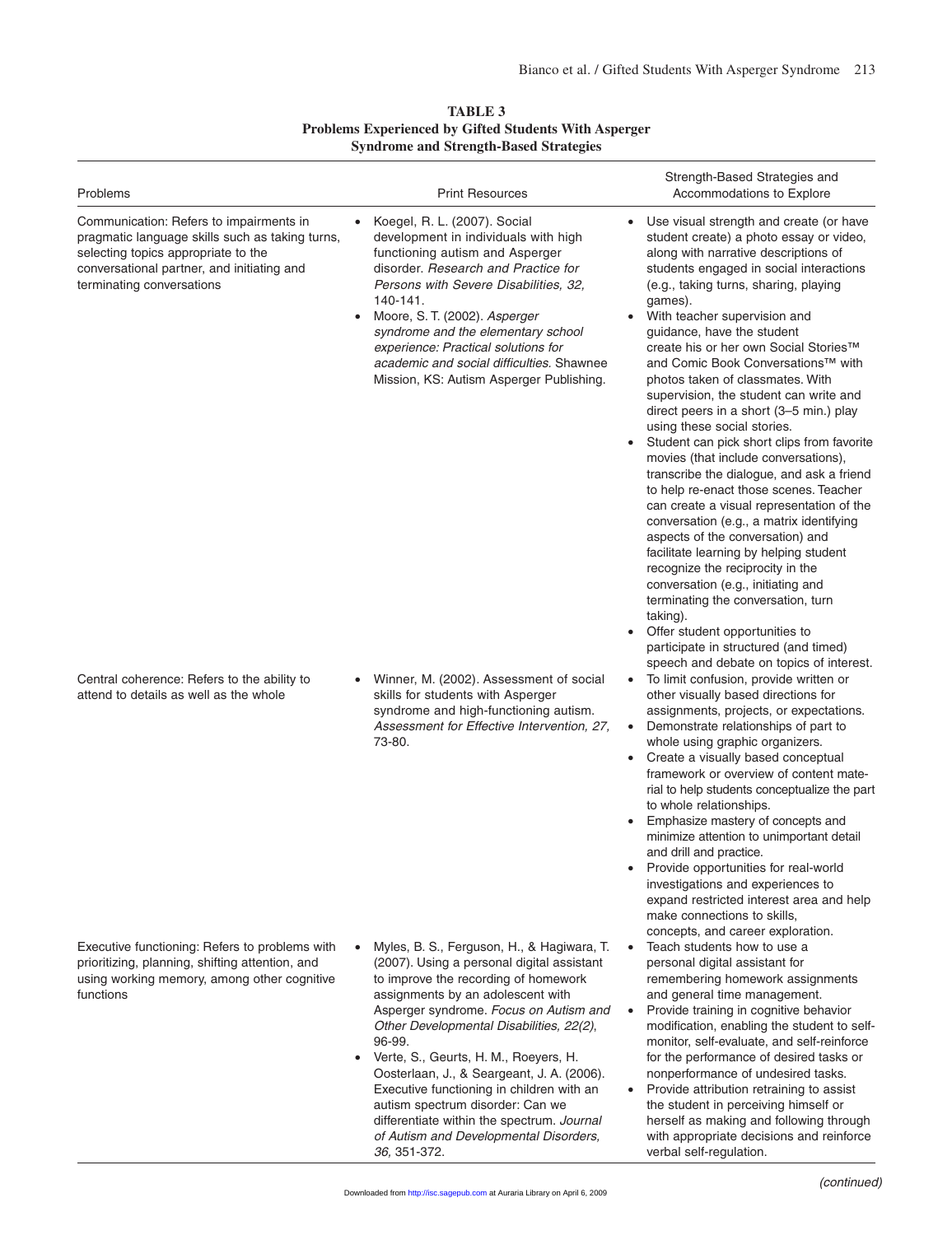| Problems                                                                                                                              | <b>Print Resources</b>                                                                                                                                                                             | Strength-Based Strategies and<br>Accommodations to Explore                                                                                                                                                                                                                                                                                                                                                                                                                                                                                                                         |
|---------------------------------------------------------------------------------------------------------------------------------------|----------------------------------------------------------------------------------------------------------------------------------------------------------------------------------------------------|------------------------------------------------------------------------------------------------------------------------------------------------------------------------------------------------------------------------------------------------------------------------------------------------------------------------------------------------------------------------------------------------------------------------------------------------------------------------------------------------------------------------------------------------------------------------------------|
| Writing composition and handwriting                                                                                                   | Griswold, D. E., Barnhill, G. P., Myles, B.<br>S., & Simpson, R. L. (2002). Asperger<br>syndrome and academic achievement.<br>Focus on Autism and Other<br>Developmental Disabilities, 17, 94-102. | Use mnemonic study strategies to help<br>$\bullet$<br>students with choice and decision-<br>making tasks.<br>Allow student to e-mail himself or herself<br>assignments or reminders.<br>Use Inspiration <sup>®</sup> and Kidspiration <sup>™</sup><br>software to help students organize<br>writing ideas and compose products.<br>Use the student's interest area(s) for<br>teaching narrative, descriptive,<br>expository, persuasive, and creative<br>writing skills. Encourage the student to<br>share writings on topic of interest with<br>peers, mentor, and real audiences |
| Emotional regulation: Refers to the individual's<br>capacity to self-monitor his or her physiological<br>arousal and emotional states | Myles, B. S., & Southwick, J. (1999).<br>Asperger syndrome and difficult moments:<br>Practical solutions for tantrums, rage, and<br>meltdowns. Shawnee Mission, KS: Autism<br>Asperger.            | related to interests (e.g., community<br>service organizations).<br>Create visually based organizers to<br>serve as reminders and a tool for self-<br>monitoring.<br>Use advanced organizers and provide<br>outlines for class work.<br>Team the student with a<br>well-organized student for collaborative<br>projects.<br>Teach student to self-monitor and graph<br>reactions to situations that typically elicit<br>meltdowns.                                                                                                                                                 |

#### **Table 3 (continued)**

Exclusive focus on students' deficits not only reduces motivation to learn but also puts students at risk of academic failure and depression. Strength-based educational planning prevents students' disabilities from becoming an obstacle to their learning. By using a strength-based approach, special education teachers and general education teachers will begin to view their twice-exceptional students from a new perspective and start the planning process with deliberate attention to the students' interests and strengths. This should lead to using professional experts as mentors and incorporating authentic assessment and authentic learning into the program along with strength-based accommodations. Collaboration with other school professionals and the student's family is key to the strength and success of these programs.

## About the Authors

**Margarita Bianco**, EdD, is an assistant professor of special education at the University of Colorado Denver. Her research interests include twiceexceptional learners and other underrepresented gifted students. **Douglas E. Carothers**, EdD, is an assistant professor of special education at the University of Hawaii at Hilo. His current interests include autism, assessment, and behavioral disorders. **Lydia R. Smiley**, PhD, is a professor of exceptional student education at Florida Atlantic University. Her current

interests are in methods of teaching students with mild to moderate disabilities and language disorders.

### References

- American Psychiatric Association. (2000). *Diagnostic and statistical manual* (4th ed., Text Rev*.*). Washington, DC: Author.
- Baum, S. M., Cooper, C. R., & Neu, T. (2001). Dual differentiation: An approach for meeting the curricular needs of gifted students with learning disabilities. *Psychology in the Schools*, *38*(5), 477–490.
- Baum, S. M., Owen, S. V., & Dixon, J. (2004). *To be gifted and learning disabled*. Mansfield Center, CT: Creative Learning Press.
- Coleman, L. J., & Cross, T. L. (2001). *Being gifted in school*. Waco, TX: Prufrock Press.
- Colorado Department of Education. (2005). *Twice-exceptional students: Gifted students with disabilities.* Denver: Author.
- Ghaziuddin, M., & Mountain-Kimchi, K. (2004). Defining the intellectual profile of Asperger syndrome: Comparison with highfunctioning autism. *Journal of Autism and Developmental Disabilities*, *34*(3), 279–284.
- Gray, C. (1993). *The original social story book.* Arlington, TX: Future Horizons
- Griswold, D. E., Barnhill, G. P., Myles, B. S., & Simpson, R. L. (2002). Asperger syndrome and academic achievement. *Focus on Autism and Other Developmental Disabilities*, *17*, 94–102.
- Koegel, R. L. (2007). Social development in individuals with high functioning autism and Asperger disorder. *Research and Practice for Persons with Severe Disabilities*, *32*, 140–141.